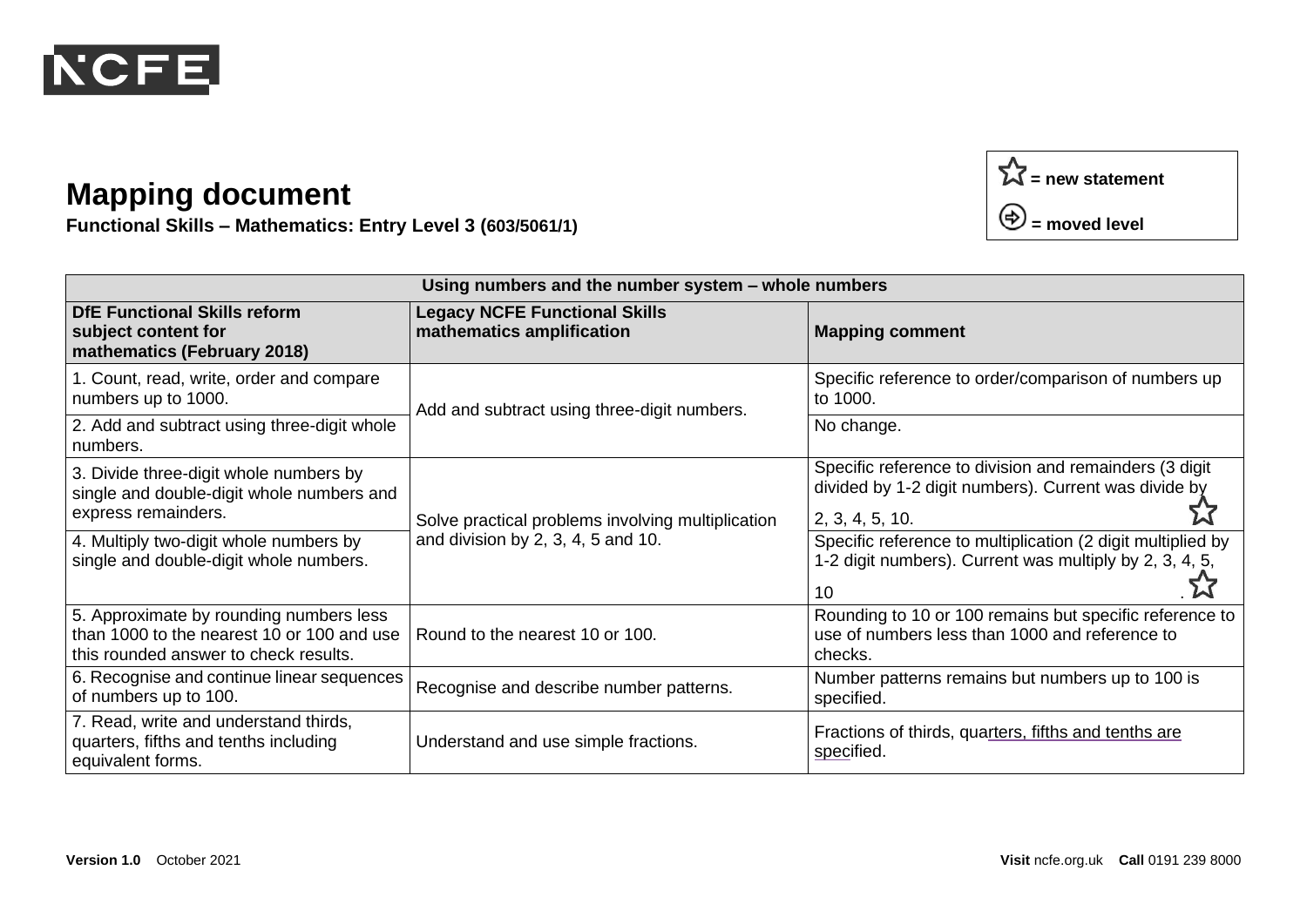

| 8. Read, write and use decimals up to two<br>decimal places.    | Understand decimals to two decimal places in<br>I practical contexts. | No change.                                   |
|-----------------------------------------------------------------|-----------------------------------------------------------------------|----------------------------------------------|
| 9. Recognise and continue sequences that<br>l involve decimals. |                                                                       | Specific reference to sequences of decimals. |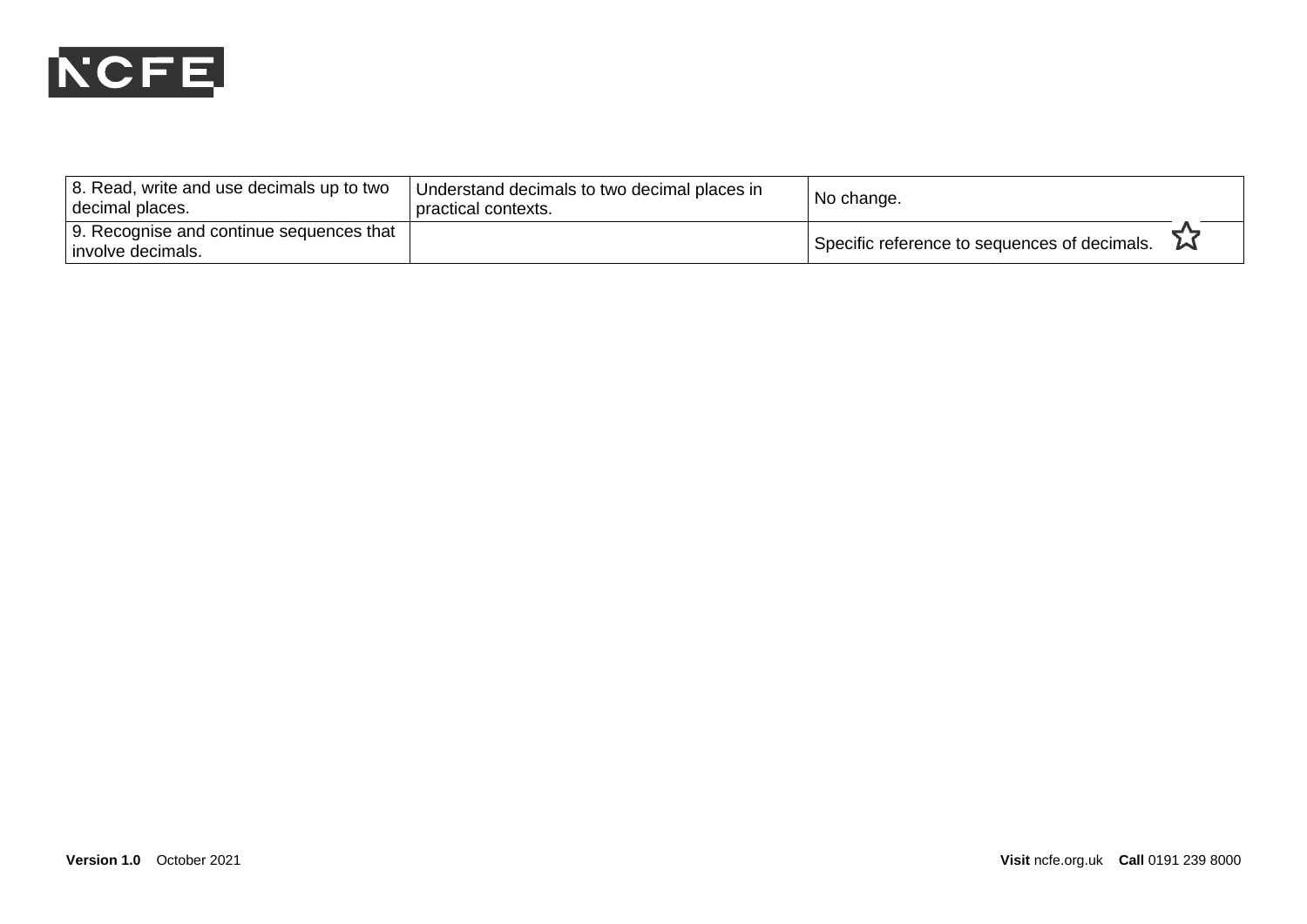

**Functional Skills – Mathematics: Entry Level 3 (603/5061/1)**



| Using common measures, shapes and space                                                                                                                          |                                                                                           |                                                                  |  |  |
|------------------------------------------------------------------------------------------------------------------------------------------------------------------|-------------------------------------------------------------------------------------------|------------------------------------------------------------------|--|--|
| <b>DfE Functional Skills reform</b><br>subject content for<br>mathematics (February 2018)                                                                        | <b>Legacy NCFE Functional Skills</b><br>mathematics amplification                         | <b>Mapping comment</b>                                           |  |  |
| 10. Calculate with money using decimal notation<br>and express money correctly in writing in pounds<br>and pence.                                                | Complete simple calculations involving<br>money and measures.                             | Displays of money $(E, p)$ is specifically included.             |  |  |
| 11. Round amounts of money to the nearest £1 or<br>10p.                                                                                                          |                                                                                           | Specific reference to rounding money to the<br>nearest £1 or 10p |  |  |
| 12. Read, measure and record time using am and<br>pm.                                                                                                            |                                                                                           | Specific reference to use of am and pm for time.                 |  |  |
| 13. Read time from analogue and 24 hour digital<br>clocks in hours and minutes.                                                                                  |                                                                                           | Specific reference to 24 hour clock (digital/analogue).          |  |  |
| 14. Use and compare measures of length,<br>capacity, weight and temperature using metric or<br>imperial units to the nearest labelled or unlabelled<br>division. | Understand, estimate, measure and<br>compare length, capacity, weight and<br>temperature. | Specific reference to metric and imperial units.                 |  |  |
| 15. Compare metric measures of length including<br>millimetres, centimetres, metres and kilometres.                                                              | Use metric units in everyday situations.                                                  | Specific reference to mm, cm, m, km.                             |  |  |
| 16. Compare measures of weight including grams<br>and kilograms.                                                                                                 |                                                                                           | Specific reference to g, kg.                                     |  |  |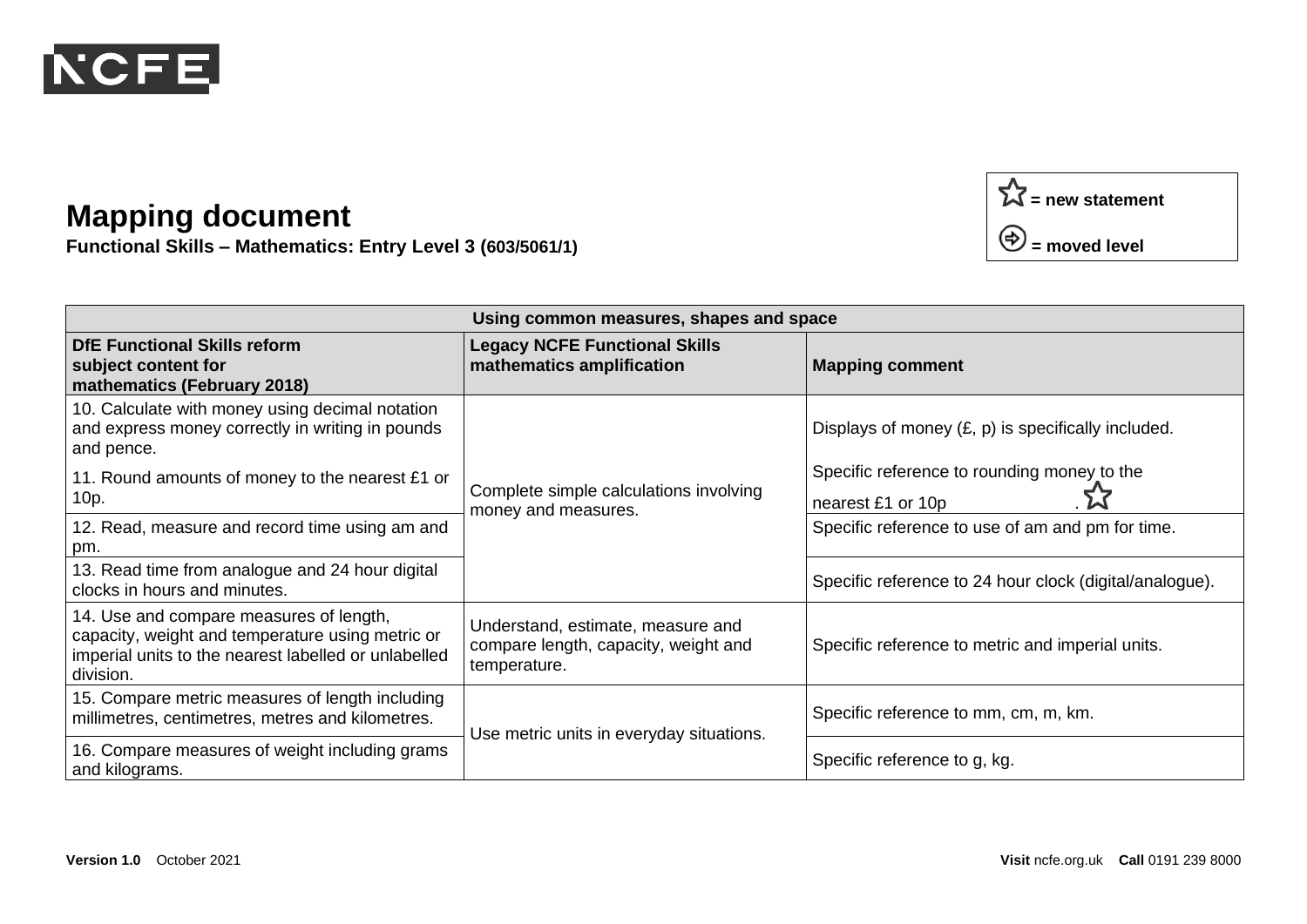

| 17. Compare measures of capacity including<br>millilitres and litres.                                                                                         |                                                                     | Specific reference to ml, l.                                                                                                     |
|---------------------------------------------------------------------------------------------------------------------------------------------------------------|---------------------------------------------------------------------|----------------------------------------------------------------------------------------------------------------------------------|
| 18. Use a suitable instrument to measure mass<br>and length.                                                                                                  |                                                                     | Use of an 'instrument' for mass or length.                                                                                       |
| 19. Sort 2-D and 3-D shapes using properties<br>including lines of symmetry, length, right angles,<br>angles including in rectangles and triangles.           | Recognise and name simple 2D and 3D<br>shapes and their properties. | New symmetry and right angles reference.                                                                                         |
| 20. Use appropriate positional vocabulary to<br>describe position and direction including eight<br>compass points and including full/half/quarter<br>∣ turns. |                                                                     | New specific reference to positional vocab (e.g. $\boldsymbol{\Sigma}$<br>half turn) and specific reference to 8 compass points. |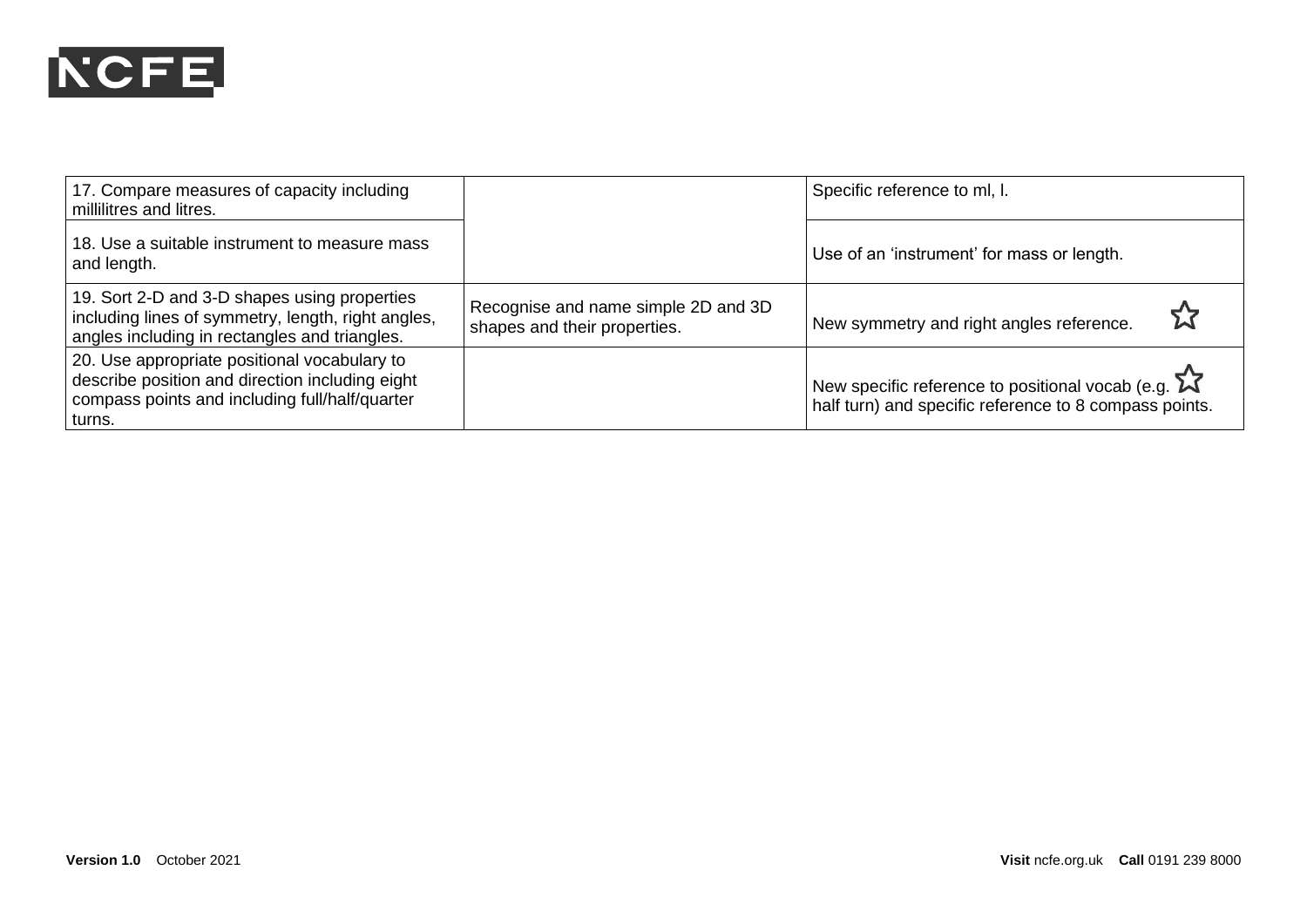

**Functional Skills – Mathematics: Entry Level 3 (603/5061/1)**

| Handling information and data                                                                                                                |                                                                                                 |                                                                                                                       |  |  |
|----------------------------------------------------------------------------------------------------------------------------------------------|-------------------------------------------------------------------------------------------------|-----------------------------------------------------------------------------------------------------------------------|--|--|
| <b>DfE Functional Skills reform</b><br>subject content for<br>mathematics (February 2018)                                                    | <b>Legacy NCFE Functional Skills</b><br>mathematics amplification                               | <b>Mapping comment</b>                                                                                                |  |  |
| 21. Extract information from lists, tables, diagrams<br>and charts and create frequency tables.                                              | Extract, use and compare information<br>from lists, tables, simple charts and<br>simple graphs. | New creation of frequency tables is specified.                                                                        |  |  |
| 22. Interpret information, to make comparisons and<br>record changes, from different formats including bar<br>charts and simple line graphs. |                                                                                                 | Bar charts and line graphs are specifically<br>identified (identifying information).                                  |  |  |
| 23. Organise and represent information in appropriate<br>ways including tables, diagrams, simple line graphs<br>and bar charts.              |                                                                                                 | Specific expectation for the production of tables $\mathbf{\tilde{\lambda}}$<br>diagrams, line graphs and bar charts. |  |  |

**= new statement**

**= moved level**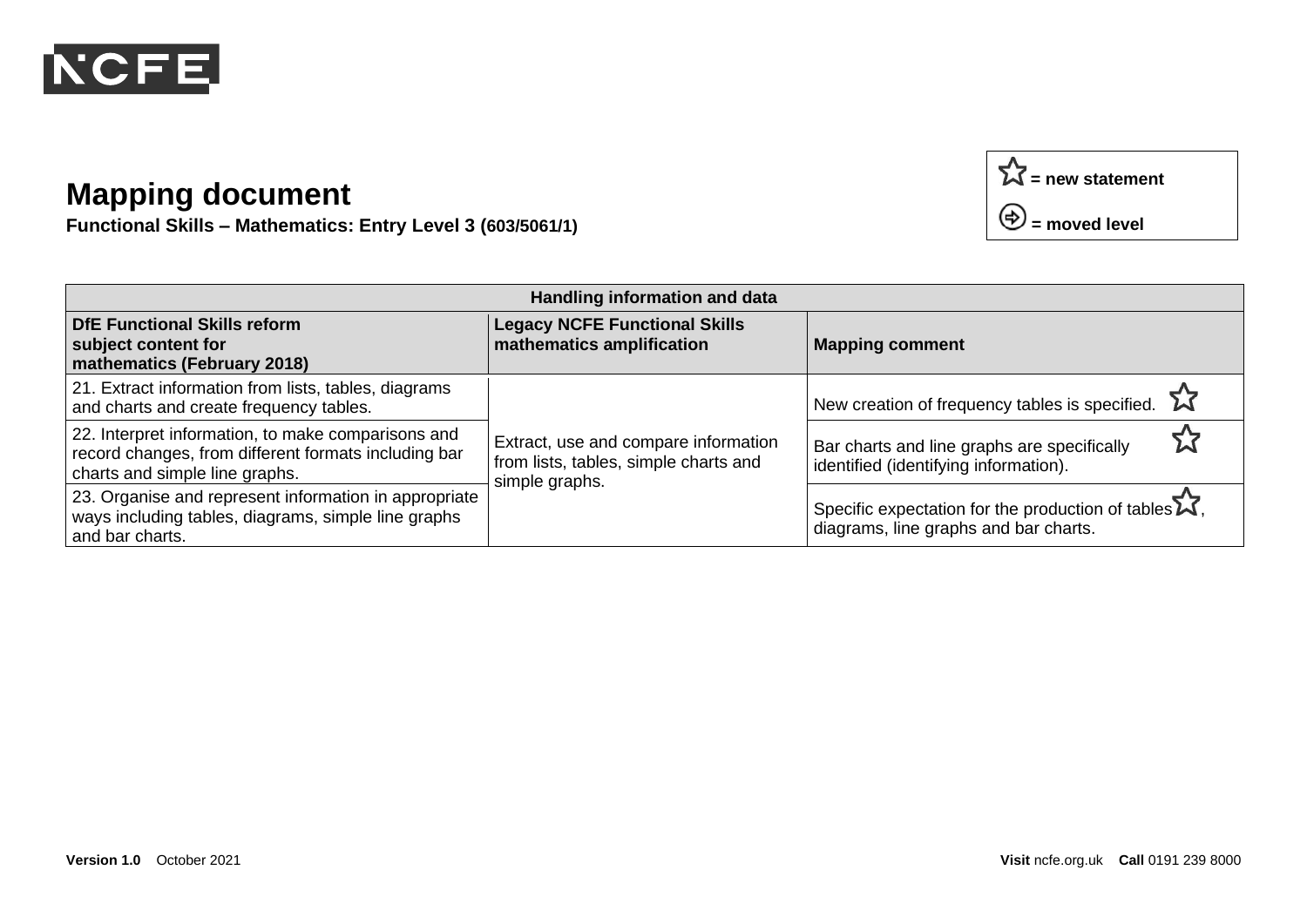

**Functional Skills – Mathematics: Entry Level 3 (603/5061/1)**

#### **DfE guidance on Problem Solving and Decision Making at Entry Level 3.**

*Solving mathematical problems and decision making:* Entry Level 3 learners are expected to be able to use the knowledge and skills listed above to recognise a simple problem and obtain a solution. A simple problem is one which requires working through one step or process.

At Entry Level 3 it is expected that learners will be able to address individual problems each of which draw upon knowledge and/or skills from one mathematical content area (ie number and the number system; common measures, shape and space; information and data).

#### **Learning aims and outcomes at Entry Level 3**

Learners at Entry Level 3 are expected to be able to:

- **•** use given mathematical information including numbers, symbols, simple diagrams and charts.
- **•** recognise, understand and use simple mathematical terms appropriate to Entry Level 3.
- **•** use the methods given above to produce, check and present results that make sense to an appropriate level of accuracy.
- **•** present results with appropriate and reasoned explanation using numbers, measures, simple diagrams, charts and symbols appropriate to Entry Level 3.

The context for simple problems at this level should be familiar to all learners.

 $\Sigma$  = new statement

**= moved level**